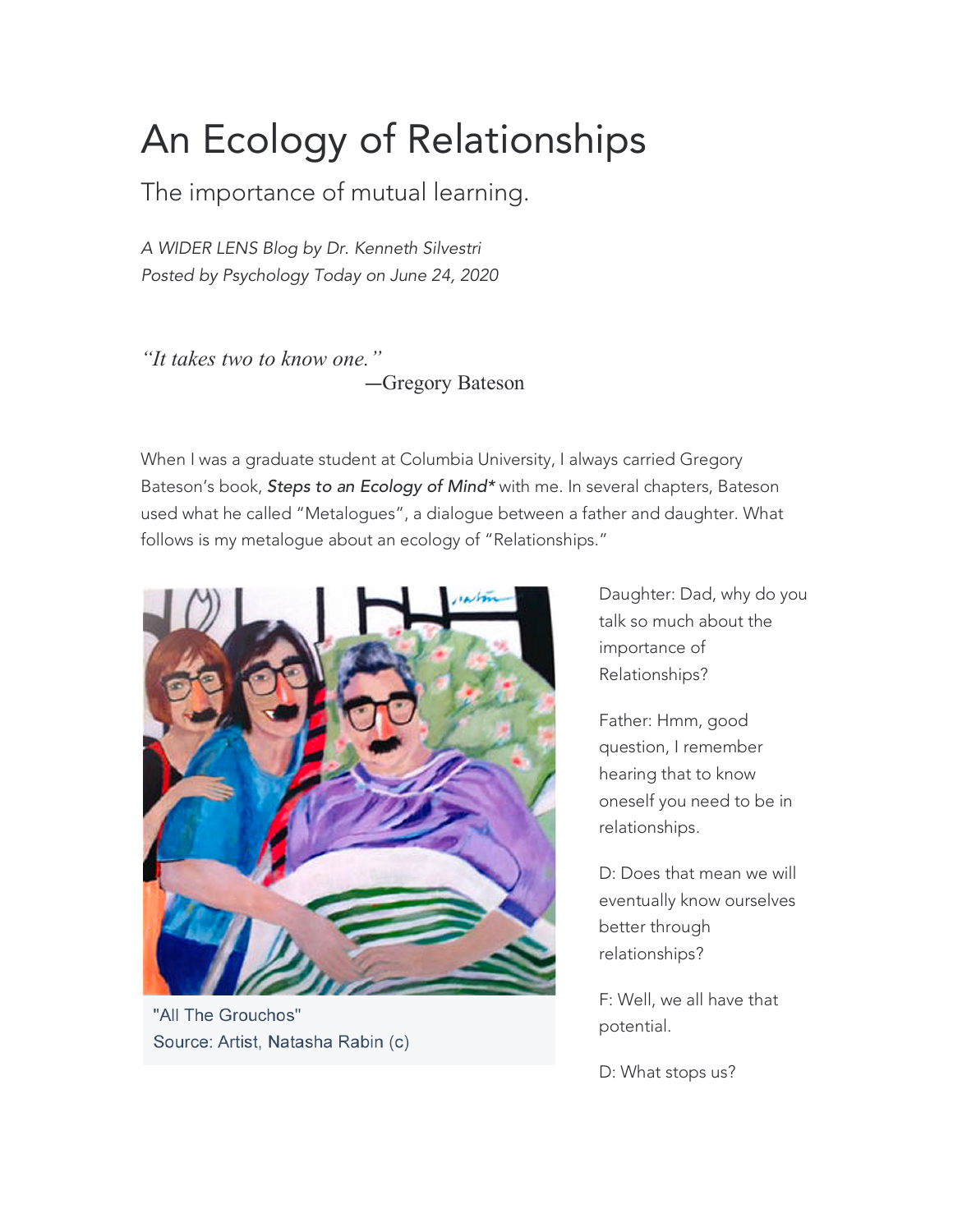F: Viewing our world as having many separate parts with injurious consequences such as narrow-minded education, unequal distribution of wealth, and discrimination to mention a few disconcerting outcomes.

D: Whew! Ok, can you show me what that means?

F: Here is an example that I learned from Aikido, which you know is the martial art that I practice. Put your fist out and push against my fist. As I put pressure on your fist, what are you doing?

D: Putting about the same amount of pressure on your fist. Not a real good feeling, since we seem to be in a stalemate.

F: Ok, I am now putting put less pressure, what are you now doing?

D: I reduced my pressure too it feels a little safer!

F: Well force can follow force, but it can also develop harmony.

D: I see, then pushing slowly and with less force allows for the other person to push less and in a gentler way.

F: Kind of how nature works.

D: That is a big jump. I don't get it.

F: Well if you look at the problems I mentioned before you can trace them from screwing around with nature.

D: (Laughing), Are you saying don't mess with mother nature?

F: At least we need to recognize how things are all interdependent in the natural world.

D: In what way Dad?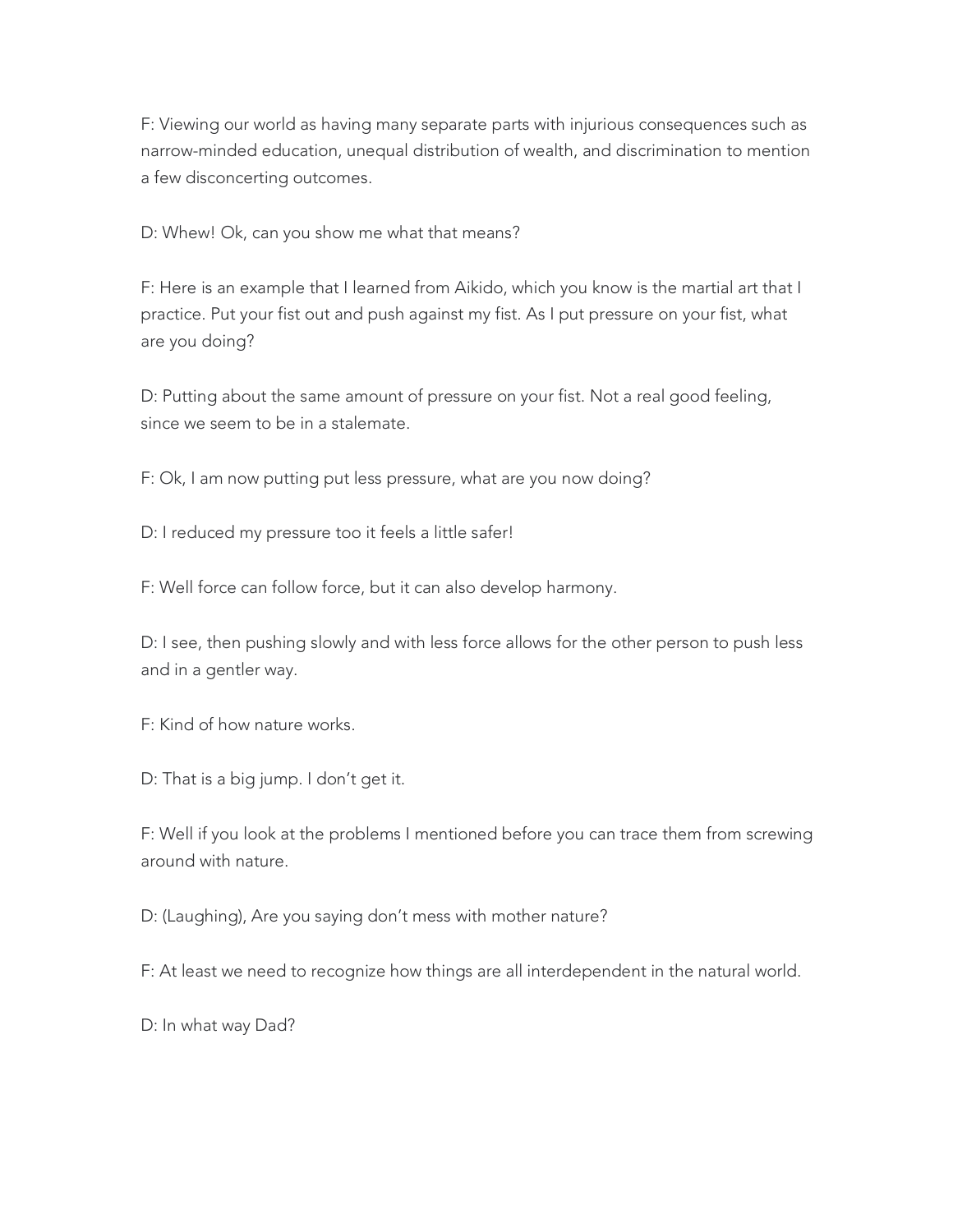F: You see, what we are talking about are "conflicts," that hinder our journey toward mutually learning and respecting each other, which is the root of today's needed antiracist movement and the reassessing of so many of our institutions and behaviors.

D: I do not necessarily like conflict.

F: I can understand that, but in nature conflict is neither bad nor good. It just is and can be the grist for creativity. When we understand that, we can practice pushing and harmonizing our relationships in a more beneficial way.

D. Ah I get it!

F: You see, we make up our reality from our own unique perspective and then make assumptions about it. I really began to understand this when I went to the museum of Holography.

D: You mean like on Star Wars and credit cards.

F: Yes, that is part of it, a hologram contains the whole image of itself in every part, so if you have a holographic photo negative with a picture of you and me, and we cut that negative in half what happens?

D: You already gave that one away! The whole image appears in each half!

F: I guess I did, but this is not what so many of us were taught in school. We were told that the whole equals the sum of the parts, but the hologram demonstrates that the whole is more than the sum of the parts. It reminds me how great artists have always been able to improvise and describe larger possibilities. William Blake for instance could see a whole landscape from a single grain of sand. He did not travel much out of his village, yet his writings and artwork are worldly.

D: Why do you think that is so?

F: It depends a lot about "being" with rather than doing things to nature. This allows for an awareness of being part of larger contexts.

D: We must do certain things, or we might not survive.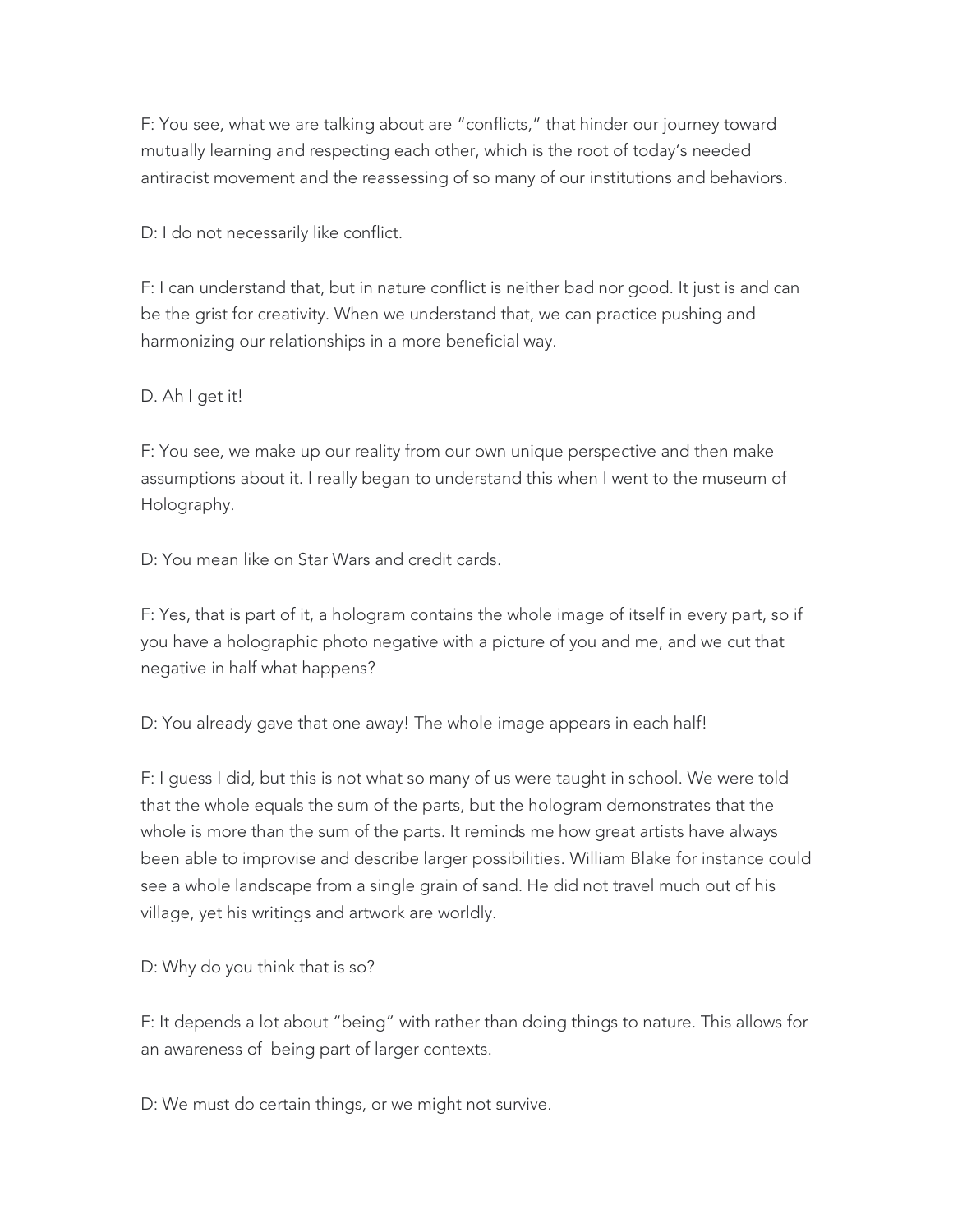F: Yes, we need to, but if we understand how the consequences of our behavior affects others, we can appreciate how reciprocity and life can be sacred.

D: How can people start thinking this way?

F: There are many things in our world that seem to be contradictory. They are called paradoxes; and are seemingly all around us. They are the source of humor and in some ways pain, but they are different parts of the same thing, like the yin and yang, not recognizing this can stifle our relationships.

D: I thought you said that nature has no opposites.

F: Yes, it really does not, but we humans especially in industrial nations tend to separate our world as if it is the only way to make sense of it. This can create and perpetuate opposites in our mind, missing how nature works and not resolving those inevitable paradoxes.

D: This seems heavy Dad, like people not understanding each other or climate problems not taken seriously.

F: Good point, the consequences can end up in what we call a "Double Bind."

D: Being between a rock and a hard place?

F: Exactly!

D: Let's get back to how relationships can help. You said that it takes two to know one, what if two people lie to each other or cannot get along?

F: Another good point, that is why we also need "many to know many" learning from each other so we can have support resolving those double binds.

D: What about fear and anger in relationships?

F: Our emotions are like our muscles; we have the choice of being tense and heavy or light and relaxed. Fear can be redirected like in our Aikido exercise and anger can be assertively expressed.